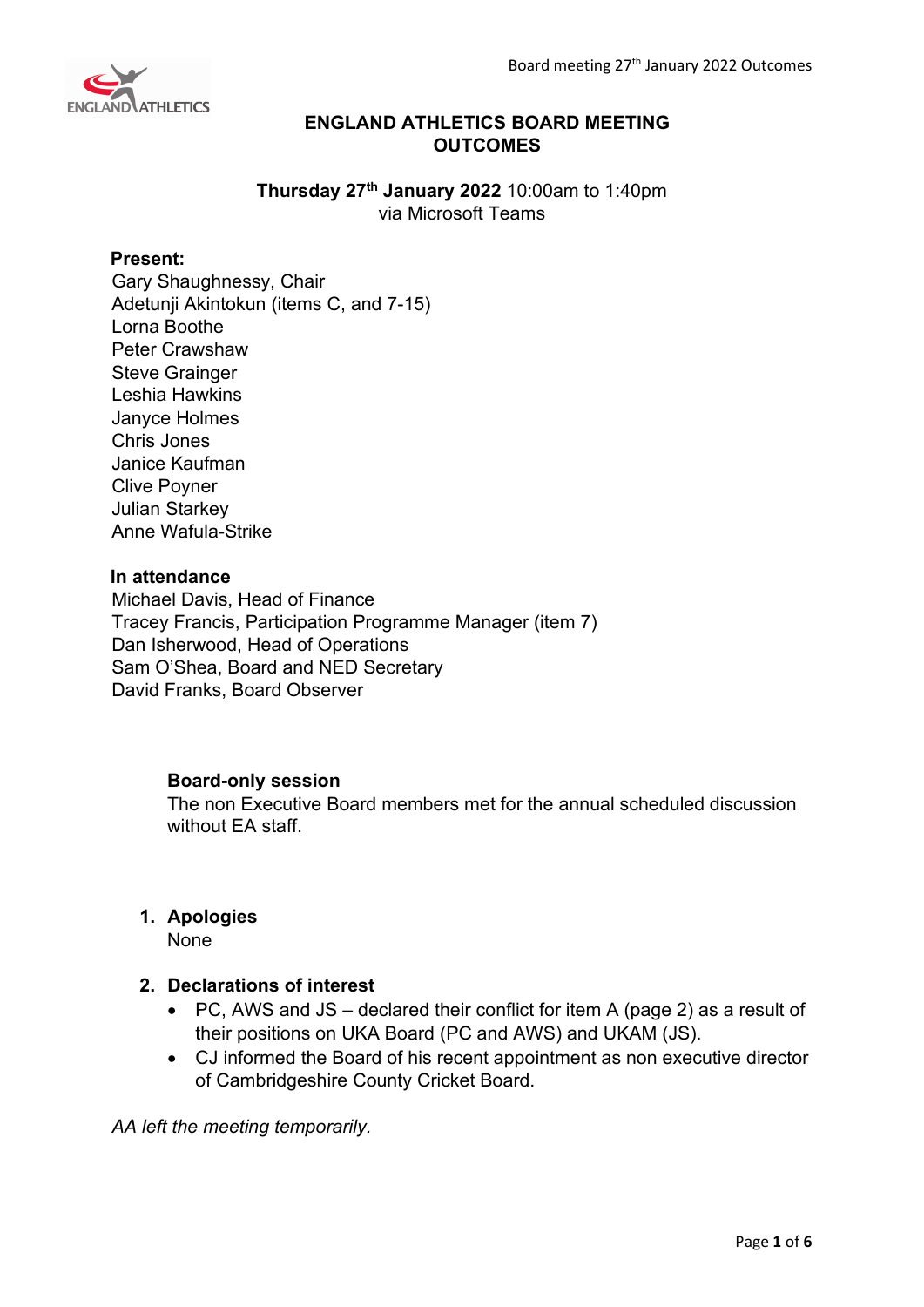# **Pre-Board discussion – strategic updates**

# A. UKA relationship

PC, AWS and JS – declared their conflict as a result of their positions on UKA Board (PC and AWS) and UKAM (JS).

The Board recently discussed the UKAM EGM which would take place on 28<sup>th</sup> January 2022. The proposal that had been put forward by UKAM with regard to the vote allocation was option 2a,

The proposal is closely aligned to Option C that was voted on at the previous EGM in late 2021 with the main difference to the proposal being that club representatives nor the road running representative would have a vote, but EA would have 3 and the other HCAFs 1 each. However, EA is structured to link clubs through to the EA Board via the councils and member elected Board members and this is an important factor to consider given the democratic governance system that exists to represent clubs across the HCAFs and in England.

EA will consult with the club representatives to ensure that their views are taken into account prior to any voting at UKAM meetings. Regular engagement between the existing 4 club representative Directors in the EA Board together with the UKAM club and road running representatives would be sensible to ensure and exchange and alignment of views.

# **Resolved and Actions:**

- **1.) The Board agreed that EA should vote for the UKAM recommended option 2a at UKAM EGM on 28 January 2022.**
- 2.) Set up pre-UKAM meetings with club representatives. Action: GS/SO
- **3.) The Board agreed that a clear Conflict of Interest policy would need to be drawn up to provide the guidance for managing conflicts where they exist at Board and UKAM and others at UK wide working group level.**

# B. Road Racing collaboration

CJ reminded the Board of the current process and structure for Road Racing and updated them on an upcoming Westminster Reception (23rd February) which will launch a running manifesto. The major event providers (MSO Group) have invited EA and UKA to an exploratory session in London to discuss the future of road racing strategy and management UK wide and to collaborate post pandemic to ensure that the future of road racing is healthy.

The Board agreed that EA should be a part of these discussions because it is important that we work together to influence and safeguard the future of road racing standards and access to road racing across the UK. CJ to provide a further update at the next meeting.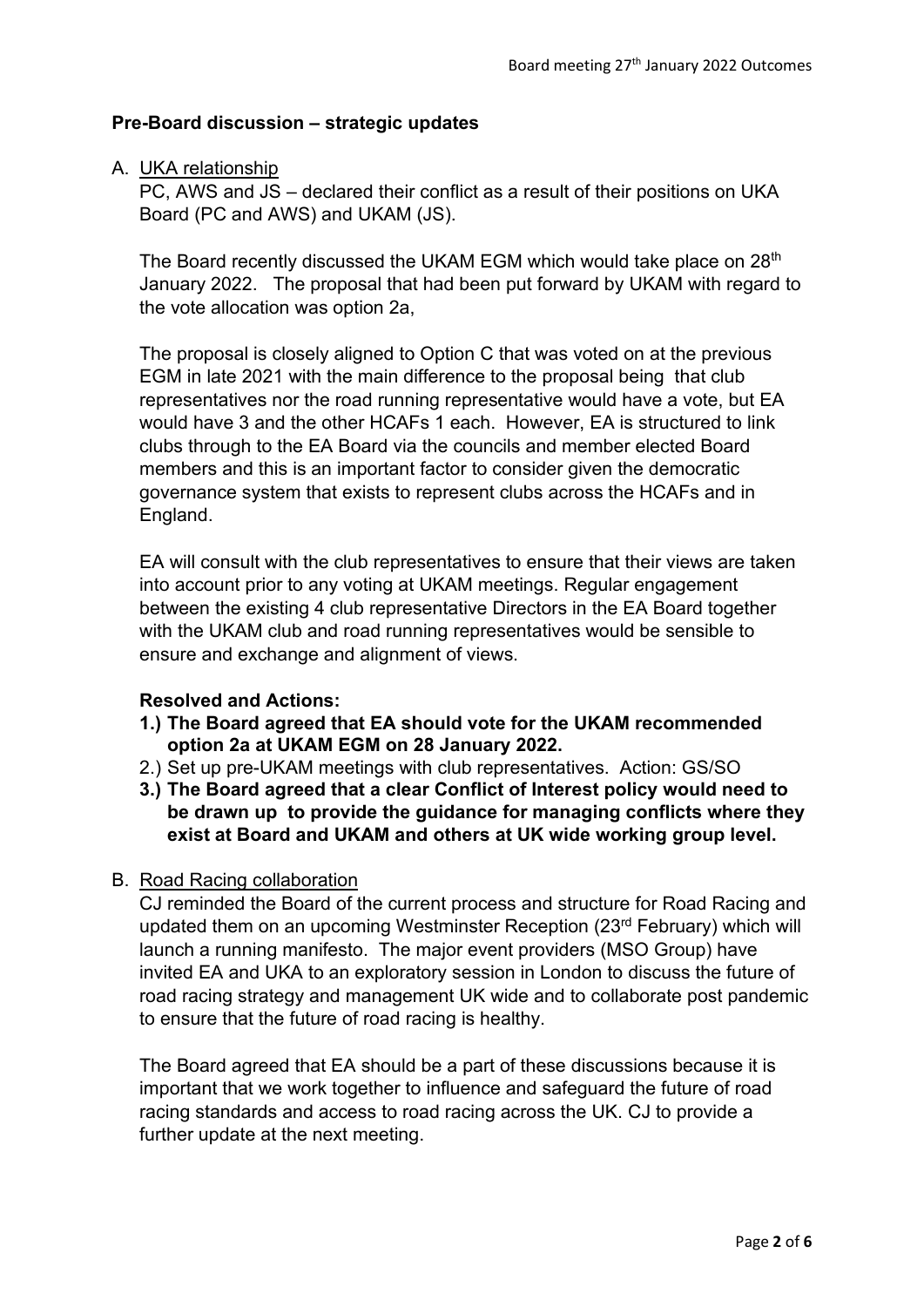# **Resolved and Actions:**

- **1.) The Board noted the current situation and potential further changes and were supportive of CJ continuing to the next stage.**
- 2.) CJ will bring a paper to the March Board. Action: CJ
	- a. The Board asked that this includes further detail on the MSO Group's ambition for inclusion.

### C. Board action plan

### *AA was present for this item.*

CJ reported that a key theme is to continue to work closely with England Council and Regional Councils to develop joint working based around shared values and vision – we are therefore in a stronger position to be able to lead the sport and to support our members in a consistent and informed way.

With regard to a potential joint England Council and Board session later in the year, the Board felt that this would be beneficial to improving the connection between individual Board, Exec Team and England Council members. .

### **Resolved and Actions:**

**1.) The Board noted the action plan. The overall themes should be reviewed throughout the year.**

# **3. Minutes of November meeting**

### **Resolved and Actions:**

**1.) The Board agreed the minutes were a true reflection of the meeting.** 2.) Provide a copy for the Chair's signature. Action: SO

#### **4. Actions/matters arising**

#### **Resolved and Actions:**

1.) The Board noted the actions.

# **5. CEO report**

- 5.1 The CEO report will now include the dashboard for every Board meeting and this would highlight what was going well and the risks.
- 5.2 Now that there is clarity around the SE funding, recruitment has commenced for some new positions such as an Officials Development Manager.
- 5.3 A discussion took place regarding the branding of coach education licenses to Home Country based coaches and trying to get greater clarity to the end user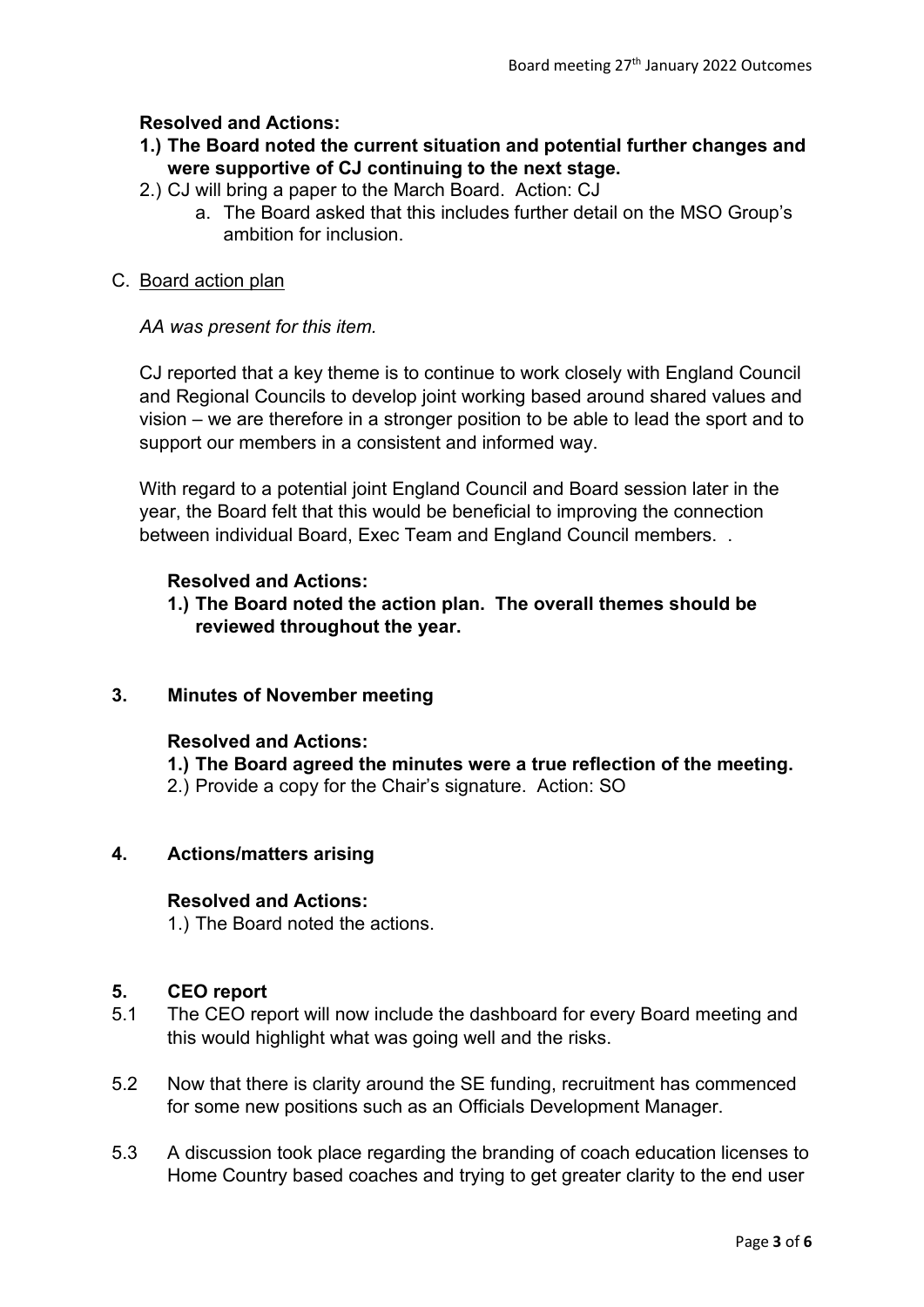in this space. At present English coaches can be confused by attending an EA organised and managed coach education course but then receive a UKA branded license. Clarity of the brand should help with this issue, and this was part of the CEO Forum discussions.

5.4 CJ explained to the Board that the My Confide system had been established to help people report discrimination matters more easily and to ensure that UKA/HCAFs can track the level of enquiries more efficiently. CJ said that the recent CPSU review was UK wide and that we collaborate with UKA on this.

# **Resolved and Actions:**

1.) None.

# **6. Draft Operational Plan and budget 22-23**

DI highlighted the key points to the Board. A cost of living pay increase is included in the 22-23 budget and it was proposed that the Board delegates approval to Remuneration Committee.

#### **Resolved and Actions:**

- **1.) The Board delegated approval of the cost of living pay increase to Remuneration Committee.**
- **2.) The Board was content with draft Plan and Budget which would come to the March meeting for approval.**

# **7. Funetics – revised business model**

*TF joined the meeting. AA re-joined the meeting.*

The revised business plan had been reviewed in detail at the recent Audit & Assurance Committee meeting. The business plan was conservative and the full P&L (including system costs but excluding staff costs) now clearly shows the overall profitability of the programme.

The Board agreed that obtaining regional council's views on Funetics would be helpful.

*TF left the meeting.*

#### **Resolved and Actions:**

- **1.) The Board agreed Funetics was still strategically important.**
- **2.) They acknowledged the revised programme and implementation.**
- 3.) funetics would be added to an England Council meeting to obtain council's views.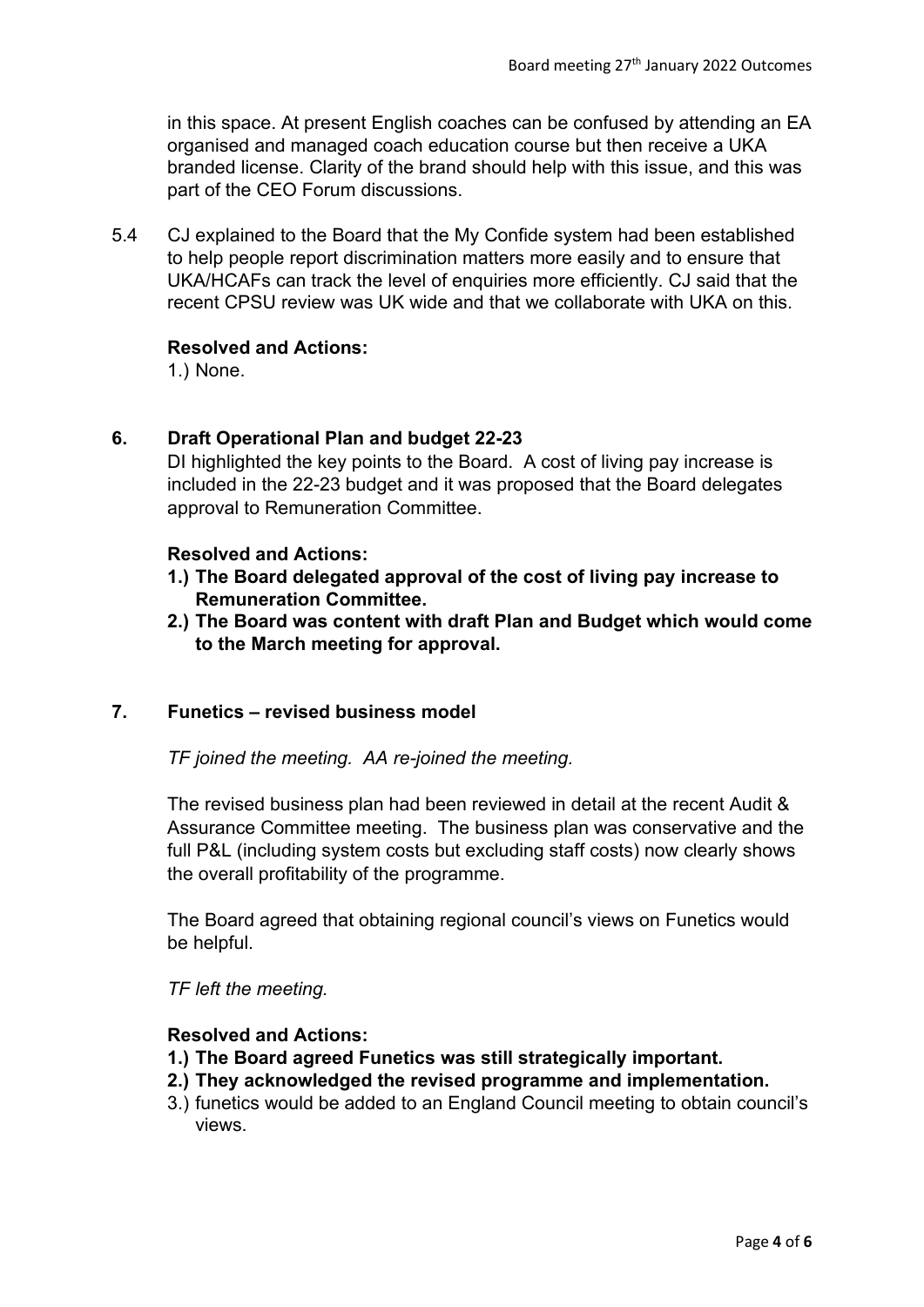### **8. Finance**

MD reported the key points to the Board.

### **Resolved and Actions:**

**1.) The Board agreed the forecast was strong under difficult circumstances. They were comfortable with the current financials and mitigations.**

#### **9. Risk Register and heat map**

The risk register had been updated as per the Board's recommendations at the November meeting.

#### **Resolved and Actions:**

1.) **The Board approved the risk register subject to a few minor amendments.** 

# **10. Nominations Committee recommendations**

The Board was asked their views on the recruitment timeline and documentation.

#### **Resolved and Actions:**

- **1.) The Board approved the draft NED role profile.** 
	- a. They noted that the updated version (with the key skills required) would come back to the Board for approval, following the completion of the revised skills matrix.
- **2.) The Board gave approval for Nominations Committee to commence recruitment for the NED vacancies.**
- **3.) The Board approved the SID role profile.**
- **4.) The Board approved the revised skills matrix.**

#### **11. Inclusion policy**

**Resolved and Actions: 1.) The Board approved the Inclusion Policy.**

# **12. Directors' Conflict of Interest Policy**

#### **Resolved and Actions:**

- **1.) The Board approved the Director's Conflict of Interest policy.**
- 2.) They noted that the issue of cross Board conflicts with UKA / HCAFs is still a work in progress.